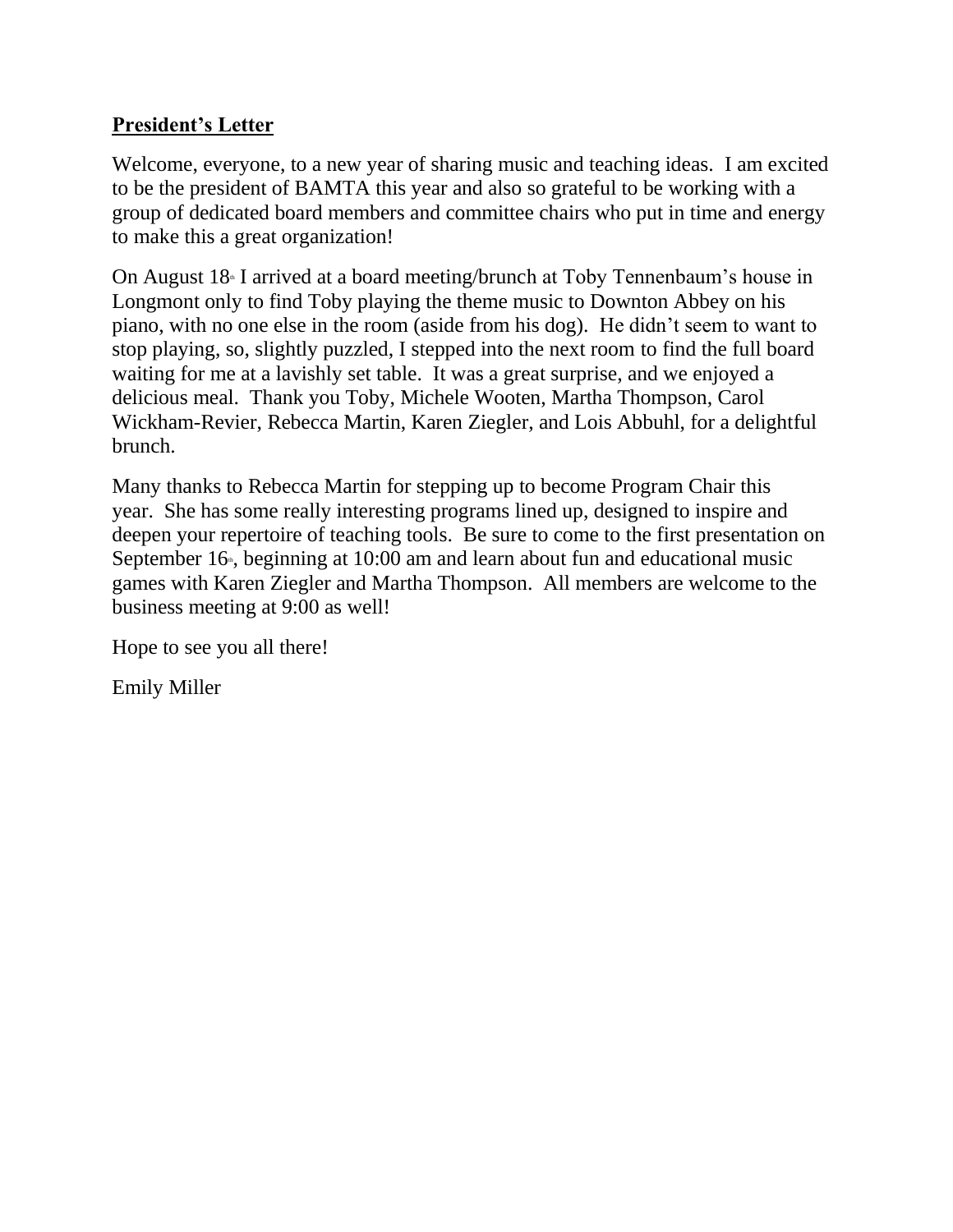# **BAMTA RECITALS at HARVEST CHURCH**

Kate Smailer will begin taking requests for recitals through the end of December 2015 starting tomorrow,

**Wednesday, September 2 after 9 a.m.** Please email Kate at [ktsmailer@gmail.com](mailto:ktsmailer@gmail.com) or call her at 303-530-4760 with your request.

Before contacting Kate please read over the rules for booking and using Harvest found on the BAMTA website: [BAMTA.org](http://bamta.org/)

## **MULTIPLE PIANO FESTIVAL**

Hello MPF Teachers!

We're looking forward to our 30th MPF Concert on November 21, 2015 with you and your students!!

Attached are two files - one is the MPF Teacher Information file and one is the MPF Parent & Student Information file. Please make sure to download both and distribute the parent/student pages to your participating families.

This year, the registration fee will be \$15. for students of BAMTA teachers (\$30 for non-BAMTA teachers). All money must be in the hands of Rebecca Martin or Karen Ziegler by Oct. 15 when registration closes.

The Google Docs are set-up and ready for your information to be added. Remember, this is how your students will be registered, so it is imperative that you use these documents. Any information that you enter now can be changed, edited, etc. by you up until the registration deadline, so make sure and type in your students now so we all can see which pieces might end up being overloaded. I'm not sure if teachers from last year already have access to the new files, but if you're unable to get to those files, email Talise [\(talisechandler@gmail.com\)](mailto:talisechandler@gmail.com) and she can help get you set-up.

I did notice that some of the students entered in on pieces in GoogleDocs don't have teacher names attached to them - that might have happened if you didn't click on a new "cell" before closing out of that piece (googledocs can be a bit temperamental). If you've already entered in your students, please just do a quick check to make sure that all is complete - thanks!

Check [BAMTA.org](http://bamta.org/) for the updated Repertoire List & Notes - there is a lot of important information that you and your students will need (including cuts). Every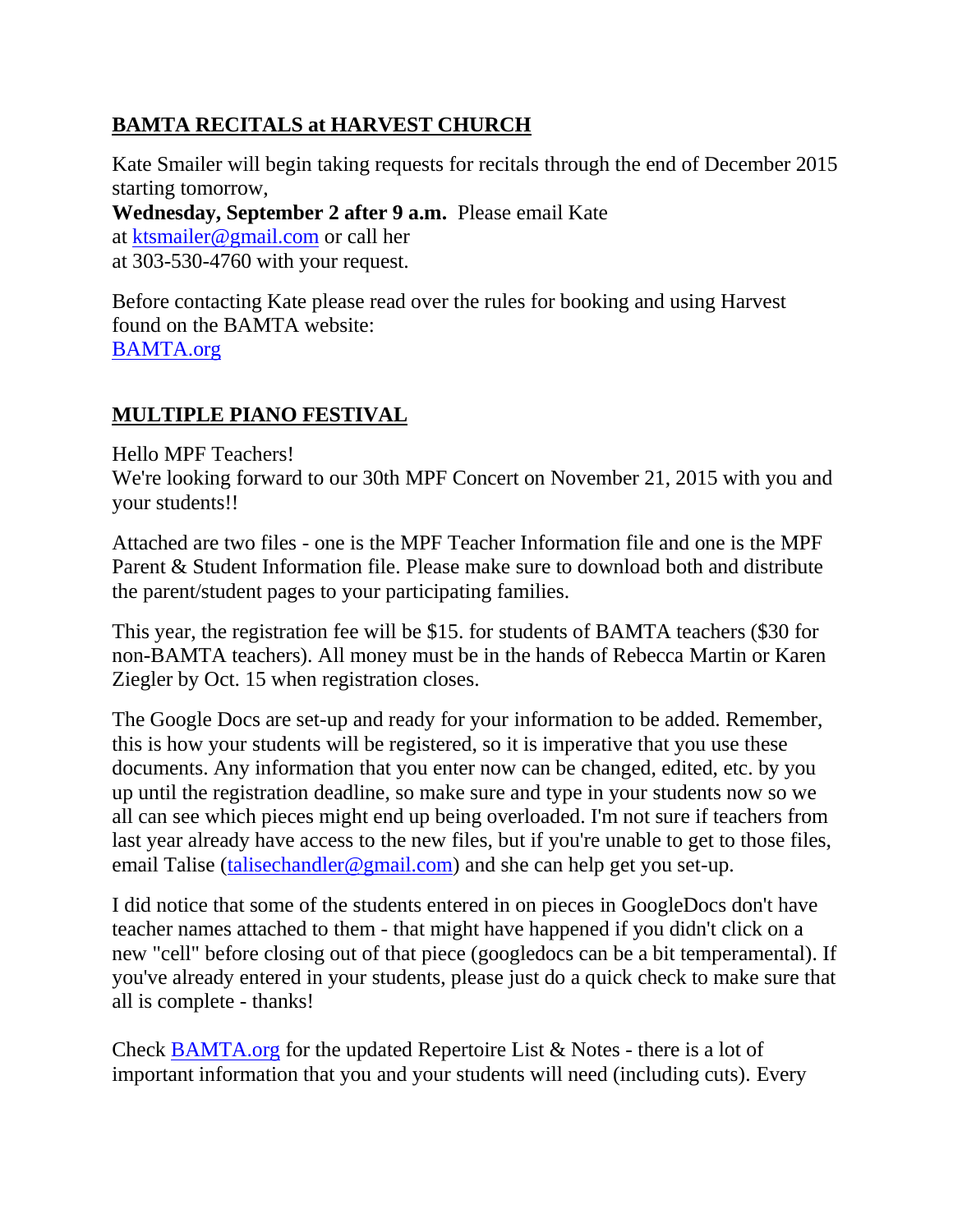time this file is updated, we will let you know - you'll have to be responsible for making sure that your students have the most current info.

ALL of the student repertoire has been recorded and can be listened to and/or downloaded at [BAMTA.org!](http://bamta.org/) What a fabulous resource and a big "thank you!" to Irene Jergensen, Rebecca Martin & Carol Wickham-Revier!

The Audition date is Nov. 7, 2015. All participating teachers will be scheduled to work that day.

The Concert date in Nov. 21, 2015. (So, rehearsals will be Nov. 13 & 14 in Boulder and Nov.  $20 \& 21$  in Longmont).

Many teachers have already been working on various jobs (pianos, auditions, recordings, etc.) so a BIG*Thank You* to you all!!

Right now, we still need volunteers for some committee jobs - it would be awesome to get the rest of these positions filled now! Let me know if you're interested in filling one of these, and we'll also bring a sign-up sheet to the BAMTA meeting. This is an amazing group of teachers and the time and effort that you put forth every year to make MPF a reality is incredible - thank you!

Please consider playing on the teacher's piece. With it being 1P/8H, we can accommodate a lot of teachers!

We hope that you've all been enjoying your summer and have had fun jumping into the MPF Repertoire!!

Here we go! Thanks, Karen & Rebecca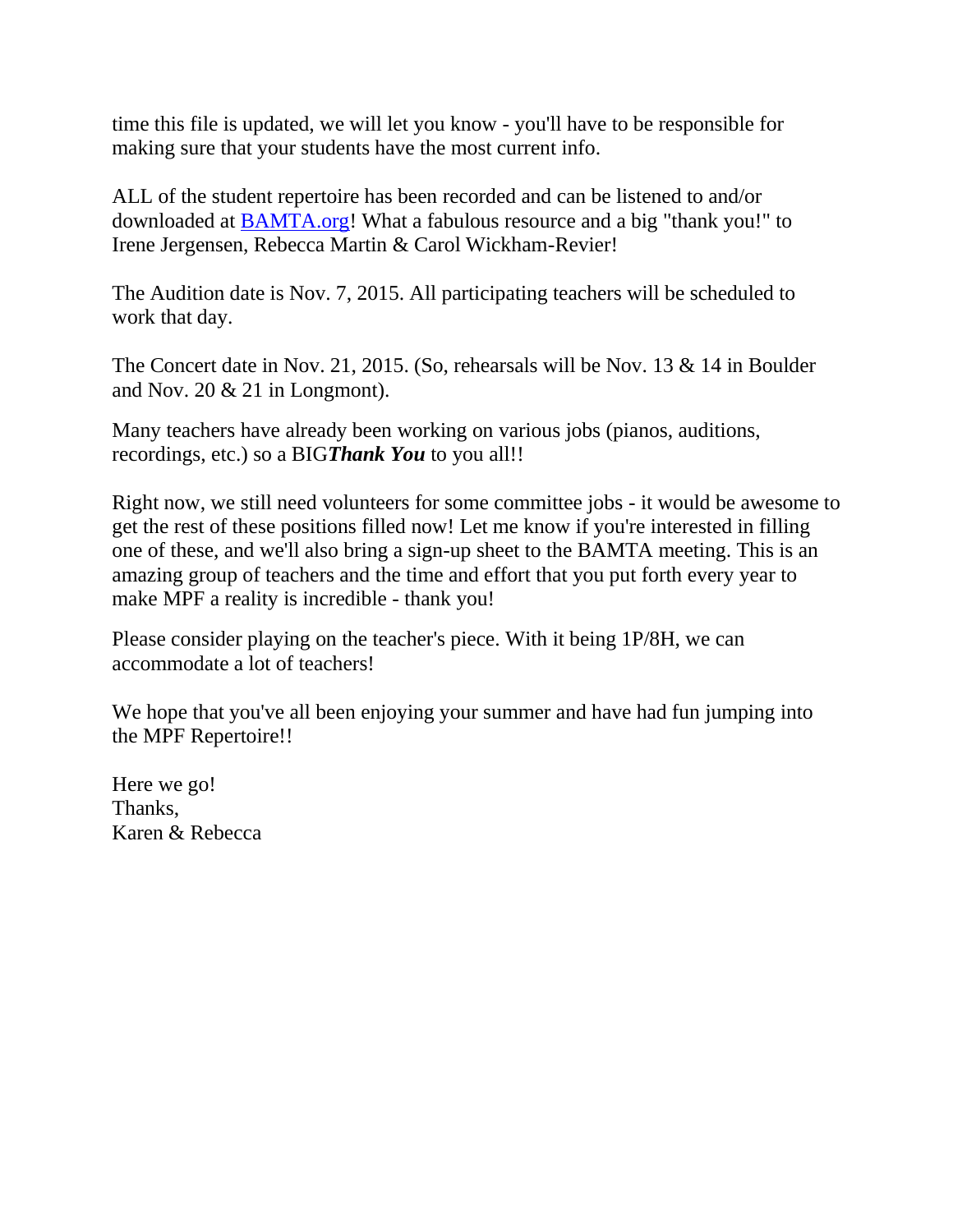#### **BAMTA Scholarship Committee Report**

The BAMTA Scholarship Committee met in June and I'm happy to report that we awarded 3 scholarships to deserving students.

I received the following thank you notes from grateful students and one parent (names have been omitted):

*Thank you so much for awarding me a scholarship! It has been really hard for me to finance my piano lessons the last couple of years, and I can't even begin to say how helpful this scholarship will be. I'm excited to continue my music education next year and to hopefully participate in MPF and the Federated Area Festival once again.*

*I would like to express my gratitude for giving me this scholarship. The money will help me further my piano studies and continue to expand my love for music. This wonderful opportunity helped me realize that hard work truly does pay off. It has also made me appreciate my teacher(s) even more, because they have helped me to be where I am today. Thank you again.*

*Thank you so very much for the generous scholarship funds you awarded to my daughter last month. She and I were just talking about her upcoming year and how extremely grateful we are that she will have the opportunity to take more piano lessons this year! As a parent, it means a great deal to know other people care so much about your children and want to help support them in their passions. Thank you Mitzi and BAMTA for believing in my daughter and for all you do to support the arts in Boulder County!*

I would like to thank Richard Capp and Yuki Mikle for volunteering their time and expertise to this effort. Also, thank you to all who help to make the Multiple Piano Festival a big success, because the proceeds from this event make these scholarships possible.

Mitzi Babb Scholarship Committee Chair